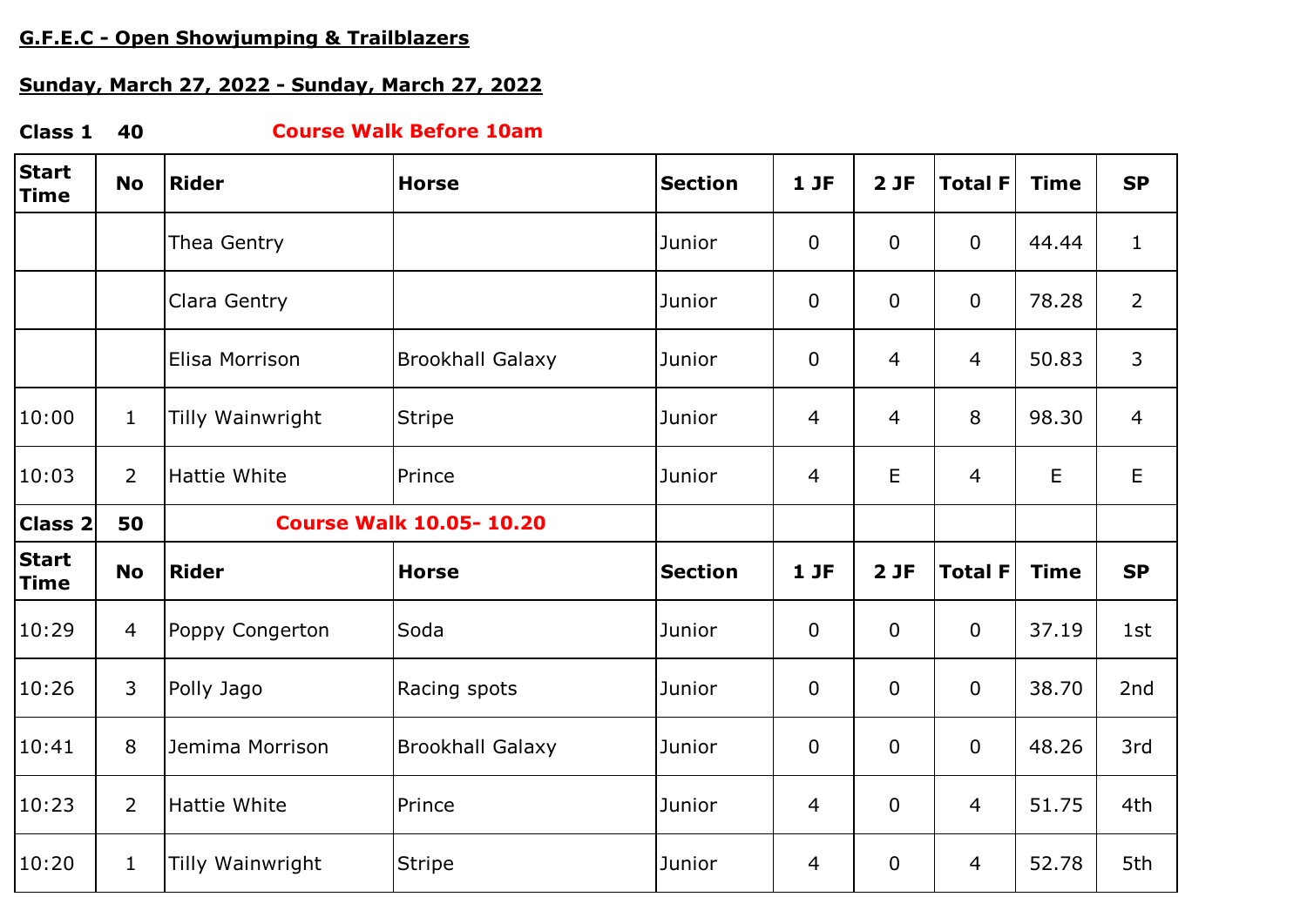**Class 3 60**

### **Course walk 10.45-11.05**

| <b>Start</b><br>Time | <b>No</b>      | <b>Rider</b>          | <b>Horse</b>            | <b>Section</b>   | 1JF            | 2JF            | <b>Total F</b> | <b>Time</b> | <b>SP</b> | <b>OP</b> |
|----------------------|----------------|-----------------------|-------------------------|------------------|----------------|----------------|----------------|-------------|-----------|-----------|
| 11:19                | 10             | Hannah Dunn           | Conker                  | <b>S ON PONY</b> | $\overline{0}$ | $\overline{0}$ | $\overline{0}$ | 50.15       | 1st       | 6th       |
| 11:35                | 18             | Sienna Roberts        | Wycroft partytime       | Junior           | $\mathbf 0$    | $\mathbf 0$    | $\mathbf 0$    | 35.70       | 1st       | 1st       |
| 11:23                | 12             | Imogen Adkins         | Dudley                  | Junior           | $\mathbf 0$    | $\overline{0}$ | $\mathbf 0$    | 36.86       | 2nd       | 2nd       |
| 11:07                | $\overline{4}$ | Poppy Congerton       | Soda                    | Junior           | $\mathbf 0$    | $\overline{0}$ | $\mathbf 0$    | 37.03       | 3rd       | 3rd       |
| 11:15                | 8              | Jemima Morrison       | <b>Brookhall Galaxy</b> | Junior           | $\mathbf 0$    | $\overline{0}$ | $\mathbf 0$    | 43.30       | 4th       | 4th       |
| 11:21                | 11             | Indiana Ransley       | Cluedo                  | Junior           | $\mathbf 0$    | $\overline{0}$ | $\mathbf 0$    | 48.40       | 5th       | 5th       |
| 11:25                | 13             | <b>Eleanor Barnes</b> | Matley Daytime (Cruize) | Junior           | 4              | $\overline{0}$ | 4              | 58.14       | 6th       | 7th       |
| 11:33                | 17             | Ella Walker           | Greybernie              | Junior           | 8              | $\overline{0}$ | 8              | 38.70       |           | 8th       |
| 11:27                | 14             | Maisie Bradbury       | Cosmo                   | Junior           | 4              | $\overline{4}$ | 8              | 77.27       |           | 9th       |
| 11:31                | 16             | <b>Imogen Farrell</b> | <b>Thames City</b>      | <b>Senior</b>    | 4              | 8              | 12             | 31.67       | 1st       | 10th      |
| 11:05                | $\mathsf{3}$   | Polly Jago            | Racing spots            | Junior           | E              | E              | E              | $\mathsf E$ | E         | E         |
| 11:29                | 15             | <b>Isabel Howell</b>  | cavallino hot ice       | Junior           | $\mathbf 0$    | E              | E.             | E           | E         | E         |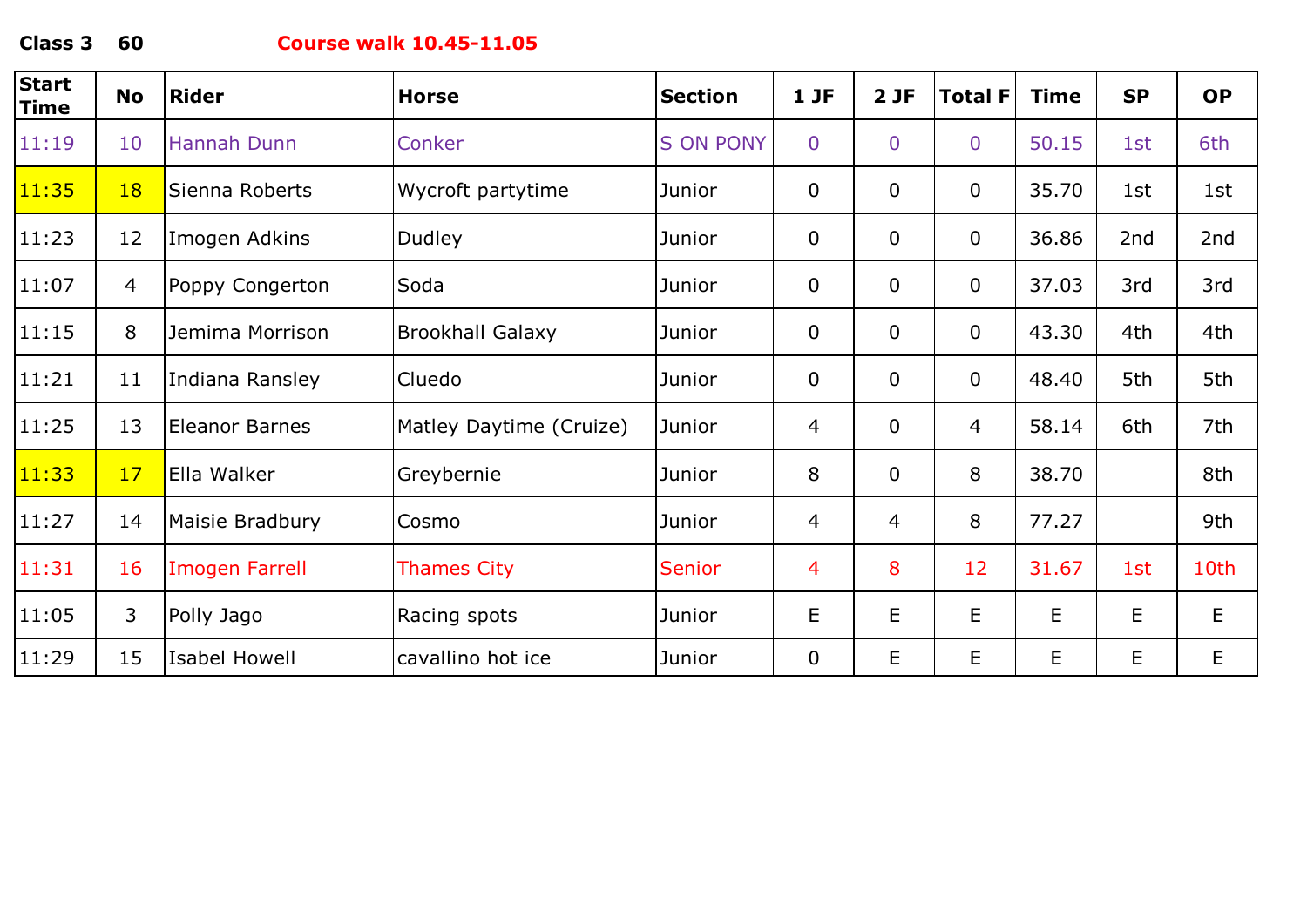| <b>Class 4</b>              | 70        | <b>Course walk 11.40-12.00</b> |                                 |                  |                |                |                |             |                 |           |  |  |
|-----------------------------|-----------|--------------------------------|---------------------------------|------------------|----------------|----------------|----------------|-------------|-----------------|-----------|--|--|
| <b>Start</b><br><b>Time</b> | <b>No</b> | <b>Rider</b>                   | <b>Horse</b>                    | <b>Section</b>   | $1$ JF         | 2JF            | <b>Total F</b> | <b>Time</b> | <b>SP</b>       | <b>OP</b> |  |  |
| 12:02                       | 10        | <b>Hannah Dunn</b>             | Conker                          | <b>S ON PONY</b> | $\overline{0}$ | $\overline{0}$ | $\overline{0}$ | 38.01       | 1st             | 7th       |  |  |
| 12:20                       | 19        | Amy Jones                      | <b>Baronsdown Donato</b>        | <b>S ON PONY</b> | $\overline{0}$ | $\overline{4}$ | $\overline{4}$ | 35.94       | 2nd             | 11TH      |  |  |
| 12:06                       | 12        | Imogen Adkins                  | Dudley                          | Junior           | 0              | $\overline{0}$ | $\mathbf 0$    | 27.37       | 1st             | 1ST       |  |  |
| 12:30                       | 24        | Gemma Skellett                 | Ballysalagh Lady                | Junior           | 0              | $\overline{0}$ | $\overline{0}$ | 31.32       | 2nd             | 2ND       |  |  |
| 12:32                       | 25        | Olivia Askew                   | Dan                             | Junior           | 0              | $\overline{0}$ | $\overline{0}$ | 31.88       | 3rd             | 3RD       |  |  |
| 12:04                       | 11        | Indiana Ransley                | Cluedo                          | Junior           | $\overline{0}$ | $\overline{0}$ | $\overline{0}$ | 33.97       | 4th             | 5th       |  |  |
| 12:14                       | 16        | <b>Holly Smith</b>             | <b>Buckland Highlight</b>       | Junior           | $\overline{0}$ | $\overline{0}$ | $\overline{0}$ | 36.93       | 5th             | 6th       |  |  |
| 12:00                       | 9         | <b>Billy Morrison</b>          | Welham Starlight                | Junior           | 0              | $\overline{0}$ | $\overline{0}$ | 39.24       | 6th             | 8th       |  |  |
| 12:12                       | 15        | <b>Isabel Howell</b>           | cavallino hot ice               | Junior           | E              | E              | $\Omega$       | E           | E               | E         |  |  |
| 12:28                       | 23        | Jessica Jackson                | Caithness Crystal               | Junior           | E              | E              | $\overline{0}$ | E           | E               | E         |  |  |
| 12:24                       | 21        | <b>Grace Patel</b>             | <b>Brideswood Ruby Slippers</b> | Junior           | 0              | $\overline{4}$ | 4              | 27.86       |                 | 9TH       |  |  |
| 12:16                       | 17        | Amelie Rosenkranz              | Pootes                          | Junior           | $\overline{0}$ | $\overline{4}$ | $\overline{4}$ | 35.79       |                 | 10th      |  |  |
| 12:08                       | 13        | <b>Eleanor Barnes</b>          | Matley Daytime (Cruize)         | Junior           | $\overline{0}$ | $\overline{4}$ | $\overline{4}$ | 49.49       |                 | 13TH      |  |  |
| 12:34                       | 27        | <b>Beth Macmain</b>            | <b>Tallulah</b>                 | <b>Senior</b>    | $\mathbf 0$    | $\overline{0}$ | $\mathbf 0$    | 32.89       | 1st             | 4th       |  |  |
| 12:26                       | 22        | <b>Teagan Summers</b>          | <b>Trebra Luck</b>              | <b>Senior</b>    | 4              | $\mathbf 0$    | 4              | 45.99       | 2 <sub>nd</sub> | 12TH      |  |  |
| 12:22                       | 20        | <b>Ella Prickett</b>           | <b>Forestview Boadicea</b>      | <b>Senior</b>    | 4              | 4              | 8              | 34.26       | 3rd             | 14TH      |  |  |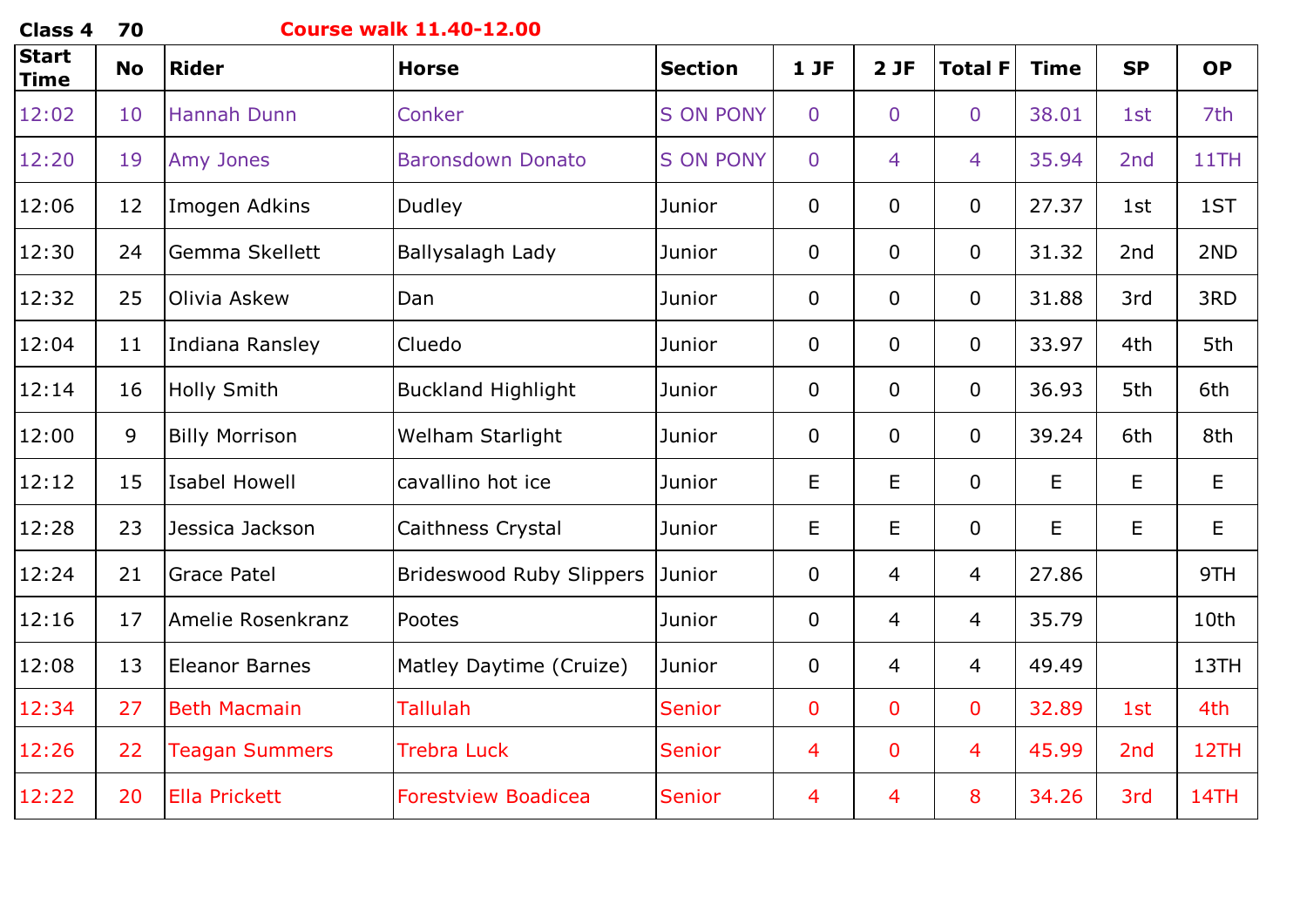## **Course walk 12.35-12.55**

| <b>Start</b><br><u>Time</u> | <b>No</b> | <b>Rider</b>          | <b>Horse</b>                    | <b>Section</b>   | 1JF         | 2JF            | <b>Total F</b> | <b>Time</b> | <b>SP</b> | <b>OP</b> |
|-----------------------------|-----------|-----------------------|---------------------------------|------------------|-------------|----------------|----------------|-------------|-----------|-----------|
| 12:59                       | 19        | Amy Jones             | <b>Baronsdown Donato</b>        | <b>S ON PONY</b> | 4           | E              | E              | E           | E         | E         |
| 13:11                       | 25        | Olivia Askew          | Dan                             | Junior           | $\mathbf 0$ | $\mathbf 0$    | $\mathbf 0$    | 28.33       | 1ST       | 1ST       |
| 13:09                       | 24        | Gemma Skellett        | Ballysalagh Lady                | Junior           | 4           | $\overline{0}$ | 4              | 29.91       | 2ND       | 3RD       |
| 13:07                       | 23        | Jessica Jackson       | Caithness Crystal               | Junior           | 4           | $\overline{0}$ | 4              | 34.23       | 3RD       | 4TH       |
| 13:03                       | 21        | <b>Grace Patel</b>    | <b>Brideswood Ruby Slippers</b> | Junior           | E           | E              | E              | E           | E         | E         |
| 13:23                       | 31        | Millie Wilch          | Didi                            | Junior           | E           | E              | E              | E           | E         | E         |
| 13:29                       | 34        | Jade Smith            |                                 | <b>Senior</b>    | $\mathbf 0$ | $\overline{0}$ | $\mathbf 0$    | 32.80       | 1ST       | 2ND       |
| 13:05                       | 22        | <b>Teagan Summers</b> | <b>Trebra Luck</b>              | <b>Senior</b>    | $\mathbf 0$ | 4              | 4              | 43.27       | 2ND       | 5TH       |
| 13:01                       | 20        | <b>Ella Prickett</b>  | <b>Forestview Boadicea</b>      | <b>Senior</b>    | $\mathbf 0$ | 8              | 8              | 31.36       | 3RD       | 6th       |
| 13:17                       | 28        | <b>Karis Hynes</b>    | <b>Oakley</b>                   | <b>Senior</b>    | 8           | $\mathbf 0$    | 8              | 37.75       | 4TH       | 7TH       |
| 13:25                       | 32        | <b>Ellie Shelton</b>  | Gamble                          | <b>Senior</b>    | 0           | 12             | 12             | 39.75       | 5TH       | 8TH       |